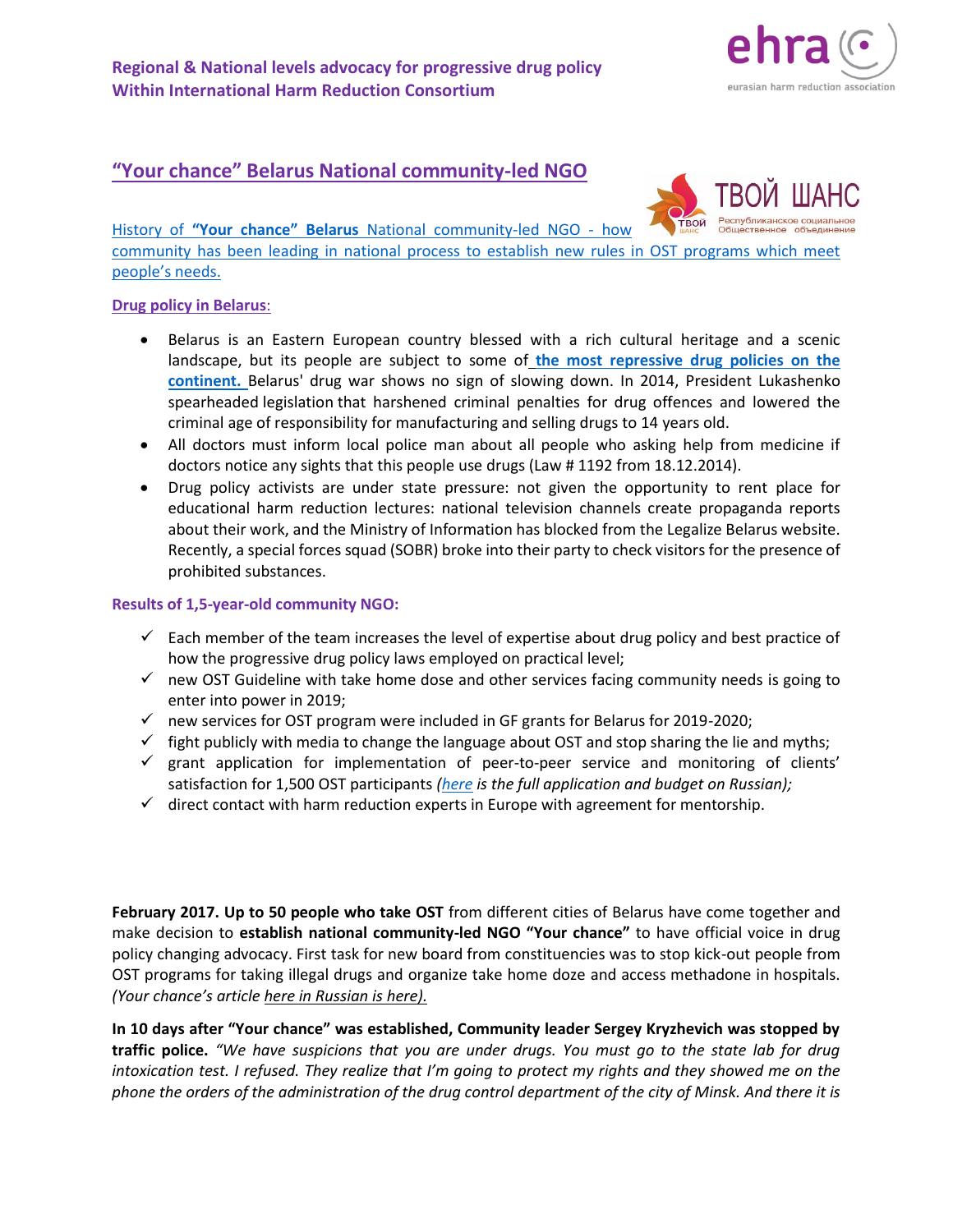

*clearly stated that Sergey Kryzhevich is a client of the substitution therapy program, and order are given to bring me for drug intoxication test" (ENPUD article in Russian is [here\)](http://enpud.net/index.php/деятельность/проекты/с-улицы-в-правительство/875-беларусь-есть-права-у-пациента-заместительной-терапии-метадоном-или.html).*

These discriminatory practices towards people who use drugs lead to the situation when if a driver gets tested for intoxication and there are traces of methadone or its metabolites in his or her biological samples, it is considered a violation of the labor code and driving regulations and can lead to employment termination, revoking a driving license and large fines (\$ 1000 which is 9 minimum wages).

*Sergey Kryzevich, Your chance "I have received methadone treatment for more than 8 years. The substitution therapy has changed my life for the better – I have a job, got married and have a daughter. In 2017, I had to file a suit as I had been unlawfully accused of driving a car under the influence of drugs. In fact, I wasn't driving the car under the influence of drugs, as the results of the expertise showed traces of methadone which I used on prescription, as evidenced by a medical certificate. Moreover, the intoxication testing was carried out in a way that violated the legal procedure. I based* 



*my appeal to the court on video evidence and prepared the analysis of normative documents. I lost the case in the Supreme Court and had to pay a fine of almost \$ 1000. I also lost my driving license, which had made it possible for me to come to work on time even though I had to visit the substitution therapy program site to get methadone every day for eight years. It also helped me to spend more time with my family".*

**December 2017. Your chance team was invited to studyvisit to Portugal organized by EHRA with ENPUD, EuroPUD, APCASO, CASO on drug policy supporting.** The main point for the study visit was to [learn the Portuguese model](https://harmreductioneurasia.org/internship-in-portugal-2017/) of decriminalization and to understand on the practical level the approach of CDT (Dissuasion of Drug Abuse Commission) as basic practical knowledge for drug policy experts.



**March 2018.** Together with national medical experts "Your chance" **initiated a revision of OST Guideline and Clinical Protocol to improve the quality of OST.** According to the current legislation, being an OST patient on methadone treatment, is considered a violation of the labor code and driving regulations and can lead to employment termination, revoking a driving license and large fines*.* The guidelines passed the first stage of consultation with experts and civil society. In the second stage, after the Guidelines had been considered by security agencies and executive authorities, the following topics were excluded from the document: methadone take home services, substitution treatment in prisons, regulations on determining the state of drug intoxication for patients of substitution treatment programs, which were the key points that could improve the quality of life for patients and help to increase the number of OST clients in the country.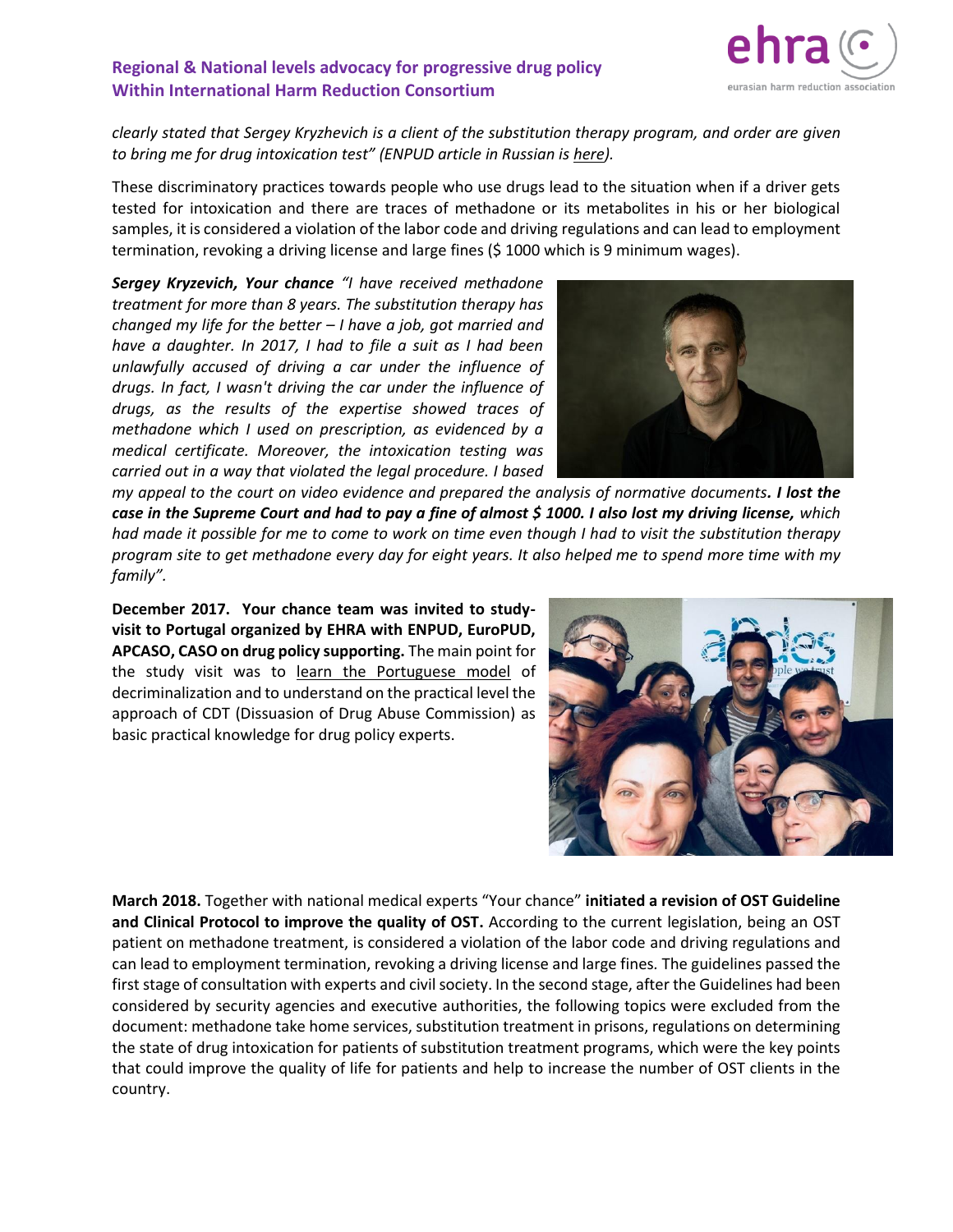**April 2018. Head of Drug control Department** of Minsk M. Sazonov publicly said that If there is an organization of OST patients, then the cooperation will largely depend on what goals this group of people pursues. When asked whether it is possible to organize the **take home methadone dozes**, Alexander Sazonov answered categorically: **"It's out of the question" (**on-line article in Russia[n here](http://mk.by/2017/04/11/162487/)**).**

**EHRA mentoring expert together with Your chance co-organized th[e training](http://harmreductioneurasia.org/i-do-it-iduit/)[practicum based on IDUIT](http://harmreductioneurasia.org/i-do-it-iduit/) with financial support of UNODC.** As a result, the letter to the Minister of Health was prepared requesting a suspension of the approval of the OST Guideline and asking to **reinstate the chapter on dispensing medication for self-administration (take home dose).** 47 signatures were collected and brought to the Ministry of Health of the Republic of Belarus. The letter was also sent to the UN agencies and to the Global Fund. EHRA and Your chance organized meetings and telephone consultations with relevant agencies: UNODC and UNAIDS. With the help of the Chairperson of the Country Coordination Mechanism (CCM) – Deputy Health Minister – a working meeting has been arranged involving all those who developed the



Instruction, as well as addiction doctors, representatives of UN agencies, OST patients and drug control representatives. [Legalize Belarus](https://www.facebook.com/LegalizeBelarus/?ref=br_rs) young team was at the meeting as well, and the partnership continues.

**This was the inspiring moment when stakeholders understood that Belarus OST patients Network «Your chance» is leading the national advocacy process with the aim to have convenient and based on clients' needs and science OST program**.

**June 2018.** [HIV and Laws International report 2018](https://hivlawcommission.org/supplement/)**. Sergey Kryzhevich filed in [a complaint based on](http://harmreductioneurasia.org/wp-content/uploads/2018/06/Belarus_OST_ENG.pdf)  [evidence that OST clients are vulnerable because of the bureaucratic system of medical care in his](http://harmreductioneurasia.org/wp-content/uploads/2018/06/Belarus_OST_ENG.pdf)  [country](http://harmreductioneurasia.org/wp-content/uploads/2018/06/Belarus_OST_ENG.pdf)**. The evidence is based on the strategic litigation case, a community-led field study and the results of advocacy actions of OST patients' community and their partners in the Republic of Belarus.

**June 2018. Support Don't punish Day –** Belarus community people who use drugs [prepared the video](http://yourchance.by/kazost-ehra-supportdontpunish/)  [statement](http://yourchance.by/kazost-ehra-supportdontpunish/) and joined to Regional Campaign led by EHRA and other regional networks.



**Speak out the Community Position**. Leaders in Belarus work with media and quickly and professionally respond on articles with lie about current situation with OST program in Belarus. It helps to make public the community position and monitor and change the media language about people who use drugs and OST.

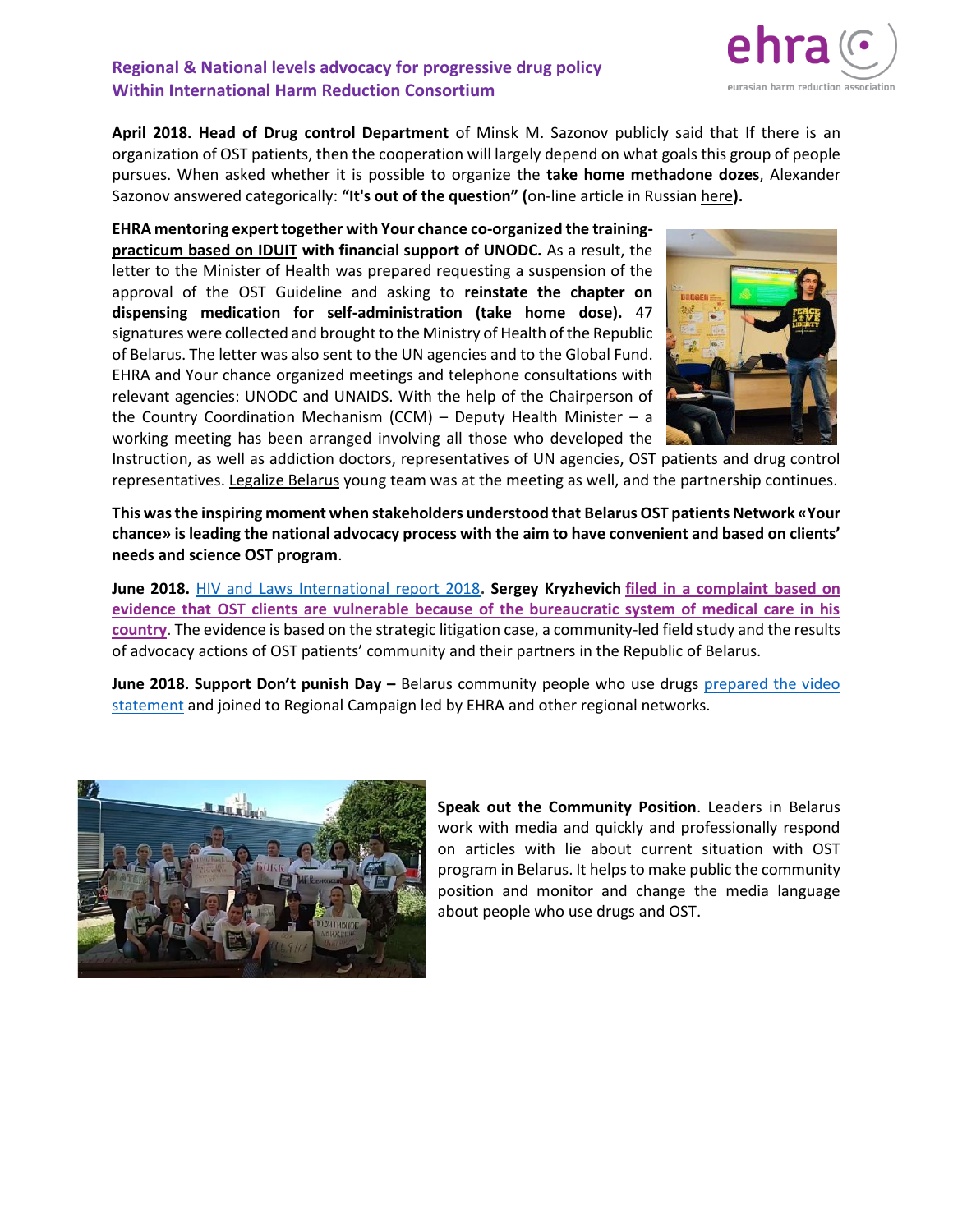

#### **July. AIDS 2018**

Team of Community led NGO "Your chance" Belarus and "Resetas" Lithuania got to AIDS2018 by car, thanks to small grants resource, to have direct communications with international experts. Community team invested part of small grants money to participation in AIDS2018. They had money only for gasoline, but it didn't stop leaders to get knowledge and meet decision makers.







8 people with 4 passes – Kazakhstan and Kyrgyzstan community of people who use drugs helped Belarus and Lithuanian community representatives to visit drug policy sessions during AIDS2018.

### *Key result of long travel From Belarus to AIDS 2018*

- ✓ direct communication about repressive drug policy and human right abuse in Belarus with opinion leaders. On July 26, 2018 Commissioners Clark and Kazatchkine published *[the analytic](http://www.globalcommissionondrugs.org/commissioners-clark-and-kazatchkine-time-for-a-change-in-drug-policy-in-belarus/)  [article](http://www.globalcommissionondrugs.org/commissioners-clark-and-kazatchkine-time-for-a-change-in-drug-policy-in-belarus/)* "Time for a change in drug policy in Belarus";
- $\checkmark$  learning how the Mainline mobile harm reduction drop-in-center works;
- $\checkmark$  practical knowledge how easy to get OST in Amsterdam but the price was too high for EECA communities;
- $\checkmark$  feeling free anywhere as people who use drugs – life-changing moment for EECA activists.